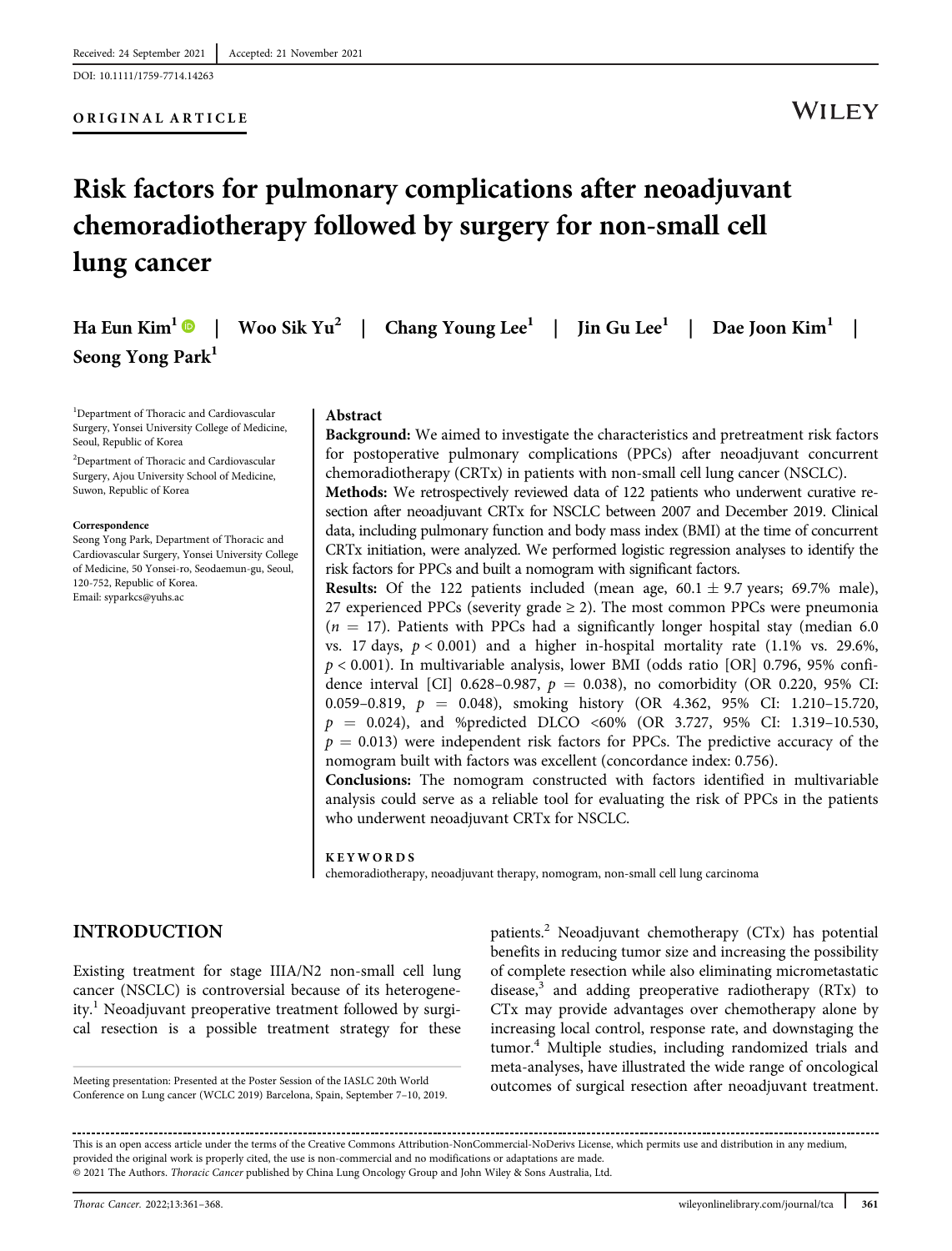Several studies reported that patients who achieved mediastinal downstaging after neoadjuvant treatment may benefit from surgical resection, especially lobectomy,  $3,5,6$  whereas those with persistent residual disease also showed prognostic improvement after surgery.<sup>7,8</sup> Because the oncological outcome is controversial, proper selection of candidates for surgical resection is essential, and valid assessment of surgical risks in these patients is crucial.

Lung cancer surgery carries a considerable risk of postoperative pulmonary complications (PPCs), which are the major causes of morbidity and mortality after this procedure.<sup>9</sup> Neoadjuvant treatment (CTx or CRTx) was reported as a conceivable risk factor for PPCs in several studies.<sup>10-12</sup> However, only a few studies have investigated the incidence and risk factors for PPCs after neoadjuvant concurrent CRTx for NSCLC.<sup>13,14</sup> Moreover, predictive or discriminative factors, including neoadjuvant CRTx following surgery, for assigning patients with advanced NSCLC to multimodality treatment are still not established. Therefore, this study aimed to investigate the incidence and risk factors of PPCs after neoadjuvant concurrent CRTx and to construct a nomogram to help identify the subset of patients at an increased risk of PPCs.

## METHODS

#### Patients

This single-institution retrospective study was conducted at the Yonsei University College of Medicine with the approval

of its Institutional Review Board (4-2019-1244). The requirement for informed consent was waived. By reviewing electronic medical records, we identified patients diagnosed with clinical stage IIIA NSCLC according to the eighth edition of the American Joint Committee on Cancer staging system. Patients who received neoadjuvant concurrent CRTx and curative resection for NSCLC between January 2007 and December 2019 were included. Patients who underwent salvage surgery were excluded from the study. At our institute, the preferred treatments for patients with potentially resectable stage IIIA are neoadjuvant concurrent CRTx. Additionally, patients with chest wall invasion or Pancoast tumors were considered candidates for neoadjuvant CRTx. The decision to initiate neoadjuvant CRTx and proceed with surgical resection was made after a multidisciplinary approach. We assessed patients with the European Cooperative Oncology Group (ECOG) scale and selected the patients with ECOG 0 to 1. If the patients showed marginal performance status, we performed additional presurgical evaluation such as cardiopulmonary exercise (CPX) testing.

The neoadjuvant CRTx protocols followed the standard regimen including weekly standard chemotherapy with five or six cycles of docetaxel plus cisplatin or paclitaxel plus carboplatin and radiation therapy (dose 40–50 Gy).

## Data collection

Patient demographic and clinical characteristics included age, sex, body mass index (BMI), smoking

TABLE 1 Baseline patient characteristics with and without postoperative pulmonary complications

|                                   | Total<br>$(n = 122)$ | <b>With PPCs</b><br>$(n = 27)$ | <b>Without PPCs</b><br>$(n = 95)$ | $p$ value |
|-----------------------------------|----------------------|--------------------------------|-----------------------------------|-----------|
|                                   |                      |                                |                                   |           |
| Age (years, SD)                   | $60.1 \pm 9.7$       | $62.4 \pm 10.3$                | $59.5 \pm 9.5$                    | 0.170     |
| Male $(n, %)$                     | 85 (69.7%)           | 23 (85.2%)                     | 62 (65.3%)                        | 0.080     |
| Smoking $(n, %)$                  | 83 (68.0%)           | 24 (88.9%)                     | 59 (62.1%)                        | 0.030     |
| Preoperative comorbidity $(n, %)$ | 56 (45.9%)           | 17 (63.0%)                     | 39 (41.1%)                        | 0.072     |
| Pulmonary TBc $(n, %)$            | $11(9.0\%)$          | 5(18.5%)                       | $6(6.3\%)$                        | 0.064     |
| Age-adjusted CCI [IQR]            | 4 [3;5]              | 5[4;5]                         | 4 [3;5]                           | 0.006     |
| BMI $(kg/m^2, SD)$                | $24.2 \pm 3.4$       | $22.3 \pm 3.6$                 | $24.8 \pm 3.1$                    | 0.001     |
| $FEV1$ (L, SD)                    | $2.4 \pm 0.6$        | $2.1 \pm 0.5$                  | $2.4 \pm 0.6$                     | 0.014     |
| FEV <sub>1</sub> (%predicted, SD) | $92.7 \pm 17.0$      | $95.0 \pm 16.4$                | $84.0 \pm 16.9$                   | 0.006     |
| DLCO (mL/min per mmHg, SD)        | $17.9 \pm 4.5$       | $14.4 \pm 3.6$                 | $18.9 \pm 4.3$                    | 0.001     |
| DLCO (%predicted, SD)             | $96.2 \pm 20.1$      | $98.8 \pm 18.2$                | $86.9 \pm 24.0$                   | 0.011     |
| Histology $(n, %)$                |                      |                                |                                   | 0.425     |
| Adenocarcinoma                    | 64 (52.5%)           | 13 (48.1%)                     | 51 (53.7%)                        |           |
| Squamous                          | 54 (44.3%)           | 14 (51.9%)                     | $40(42.1\%)$                      |           |
| Other                             | $4(3.3\%)$           | $0(0.0\%)$                     | $4(4.2\%)$                        |           |
| Clinical N2 $(n, %)$              | 94 (77.0%)           | 22 (81.5%)                     | 72 (75.8%)                        | 0.718     |

*Note*: Data are presented as mean  $\pm$  standard deviation, number (%), or mean (range).

Abbreviations: BMI, body mass index; CCI, Charlson Comorbidity Index; CTx, chemotherapy; DLCO, diffusing capacity for carbon monoxide; FEV<sub>1</sub>, forced expiratory volume in 1s; IQR, interquartile range; PPC, postoperative pulmonary complication; SD, standard deviation; TBc, tuberculosis.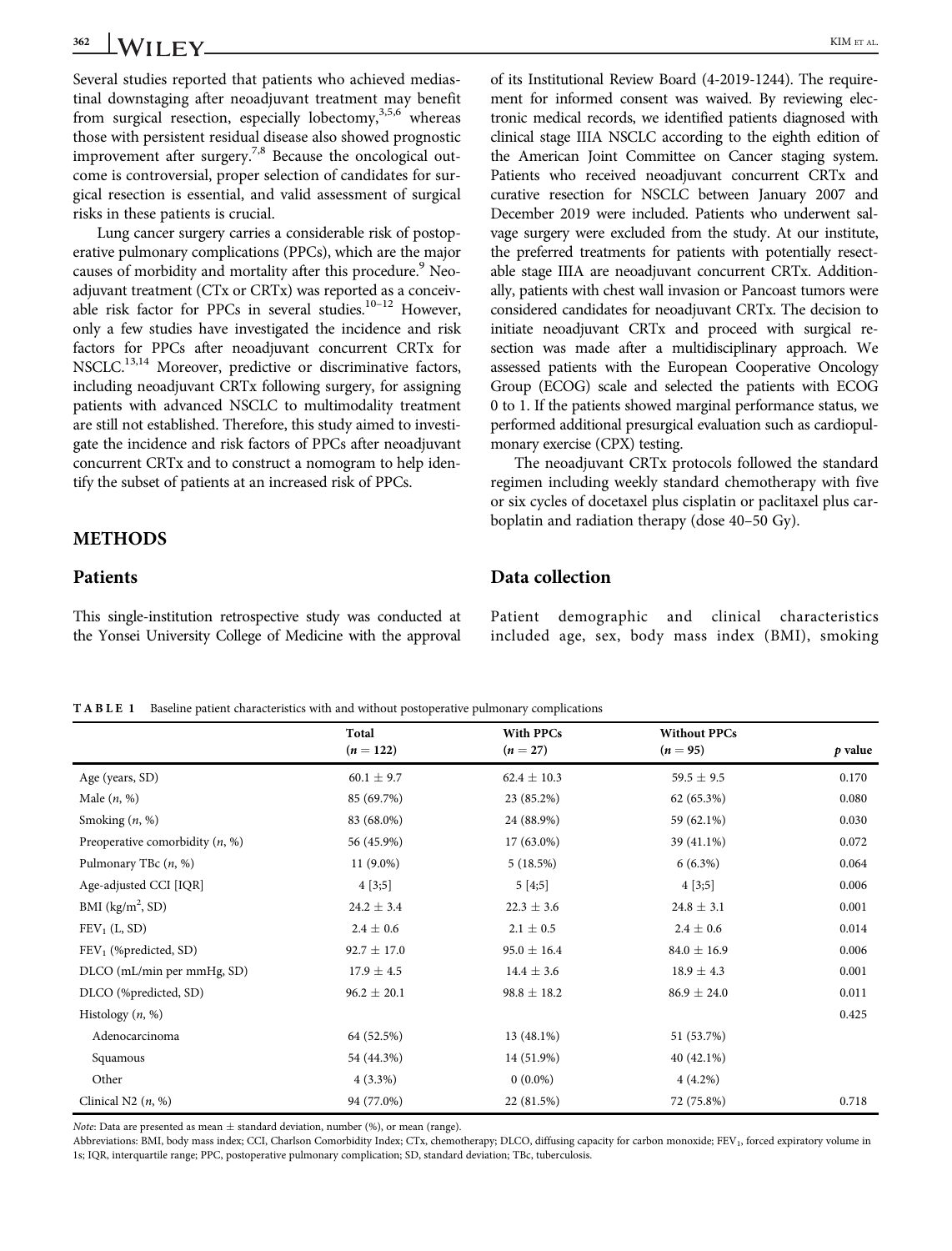history, age-adjusted Charlson Comorbidity Index  $(CCI)$ ,<sup>15</sup> pulmonary function test, tumor histology, clinical and pathological stage, and type of surgery. BMI and pulmonary function tests were performed before CRTx. Cutoff values for BMI were based on the World Health Organization guidelines for the Asia-Pacific Clinical and pathological staging was reclassified according to the eighth edition of the TNM classification.<sup>17</sup>

PPCs were defined as complications that were more than grade 2 according to the Clavien-Dindo classification that occurred during hospitalization or readmission up to 30 days postoperatively<sup>18</sup> and included pneumonia/ acute respiratory distress syndrome (ARDS), atelectasis requiring bronchoscopy, bronchopleural fistula, empyema, prolonged air leak lasting more than 10 days, and pneumothorax. The definitions of each complication were in accordance with the joint standardization of the Society of Thoracic Surgery and the European Society of Thoracic Surgeons.<sup>19</sup>

#### Statistical analysis

Statistical analysis was conducted using SPSS software (IBM Corp. Released 2015. IBM SPSS Statistics for Windows, version 23.0. Armonk, NY), R version 3.5.1 (R Foundation for Statistical Computing), and SAS version 9.4 (SAS Institute Inc.). Continuous variables were compared using Student's t-test or the Mann–Whitney U test. Categorical variables were compared using the chi-square test or Fisher's exact test. We conducted univariable and multivariable logistic regression analyses to identify pretreatment predictors of PPCs. Pretreatment variables with a *p*-value  $\leq 0.05$  were included in the multivariable analysis. All tests were two-sided, and  $p < 0.05$ . We built a nomogram model based on the results of the multivariable analysis.<sup>20</sup> The predictive ability of the nomogram was evaluated using the concordance index (C-index) and bootstrapping to illustrate a calibration curve. The value of the C-index ranges from 0.5 to 1.0, and a larger C-index is consistent with a more accurate discriminative abnormality. Two hundred bootstrap resamples were used for the internal

TABLE 2 Operative and postoperative outcomes in the patients according to postoperative pulmonary complications

|                                      | Total<br>$(n = 122)$ | <b>With PPC</b><br>$(n = 27)$ | <b>Without PPC</b><br>$(n = 95)$ | $p$ value |
|--------------------------------------|----------------------|-------------------------------|----------------------------------|-----------|
| VATS $(n, %)$                        | 44 (36.1%)           | 8 (29.6%)                     | 36 (37.9%)                       | 0.547     |
| Total operation time (min, SD)       | $182.1 \pm 64.0$     | $210.4 \pm 70.9$              | $174.0 \pm 59.9$                 | 0.009     |
| Estimated blood loss (ml, IQR)       | 150 (50;350)         | 250 (100;385)                 | 150 (50;300)                     | 0.067     |
| Surgical extent $(n, %)$             |                      |                               |                                  | 0.469     |
| Lobectomy                            | 96 (78.7%)           | 19 (70.4%)                    | 77 (81.1%)                       |           |
| Bilobectomy                          | 12 (9.8%)            | $4(14.8\%)$                   | $8(8.4\%)$                       |           |
| Pneumonectomy                        | 14 (11.5%)           | $4(14.8\%)$                   | $10(10.5\%)$                     |           |
| y p T (n, %)                         |                      |                               |                                  | 0.726     |
| $\boldsymbol{0}$                     | 33 (27.0%)           | 8 (29.6%)                     | 25 (26.3%)                       |           |
| 1                                    | 47 (38.5%)           | $9(33.3\%)$                   | 38 (40.0%)                       |           |
| 2                                    | 23 (18.9%)           | $4(14.8\%)$                   | 19 (20.0%)                       |           |
| 3                                    | 17 (13.9%)           | 5(18.5%)                      | 12 (12.6%)                       |           |
| $\overline{4}$                       | $2(1.6\%)$           | 1(3.7%)                       | $1(1.1\%)$                       |           |
| ypN(n, %)                            |                      |                               |                                  | 0.603     |
| $\boldsymbol{0}$                     | 62 (50.8%)           | 16 (59.3%)                    | 46 (48.4%)                       |           |
| 1                                    | 12 (9.8%)            | $2(7.4\%)$                    | $10(10.5\%)$                     |           |
| $\overline{c}$                       | 48 (39.3%)           | $9(33.3\%)$                   | 39 (41.1%)                       |           |
| Postoperative complications $(n, %)$ | 12 (9.8%)            | 6(22.2%)                      | $6(6.3\%)$                       | 0.024     |
| Atrial fibrillation                  | $2(1.6\%)$           | $2(7.4\%)$                    | $0(0.0\%)$                       | 0.048     |
| Neurological                         | 3(2.5%)              | $2(7.4\%)$                    | $1(1.1\%)$                       | 0.123     |
| Acute kidney injury                  | $5(4.1\%)$           | $3(11.1\%)$                   | $2(2.1\%)$                       | 0.071     |
| Vocal cord palsy                     | $3(2.5\%)$           | $0(0.0\%)$                    | $3(3.2\%)$                       | 1.000     |
| Hospital stay (days, IQR)            | 7.0(5.0;10.0)        | 17.0(9.0;30.5)                | 6.0(5.0;8.0)                     | < 0.001   |
| Redamission within 30 days $(n, %)$  | $5(4.1\%)$           | 5(18.5%)                      | $0(0.0\%)$                       | < 0.001   |
| In-hospital mortality $(n, %)$       | $9(7.4\%)$           | $8(29.6\%)$                   | $1(1.1\%)$                       | < 0.001   |

Note: Data are presented as mean  $\pm$  standard deviation or number (%).

Abbreviations: IQR, interquartile range; SD, standard deviation; VATS, video-assisted thoracic surgery.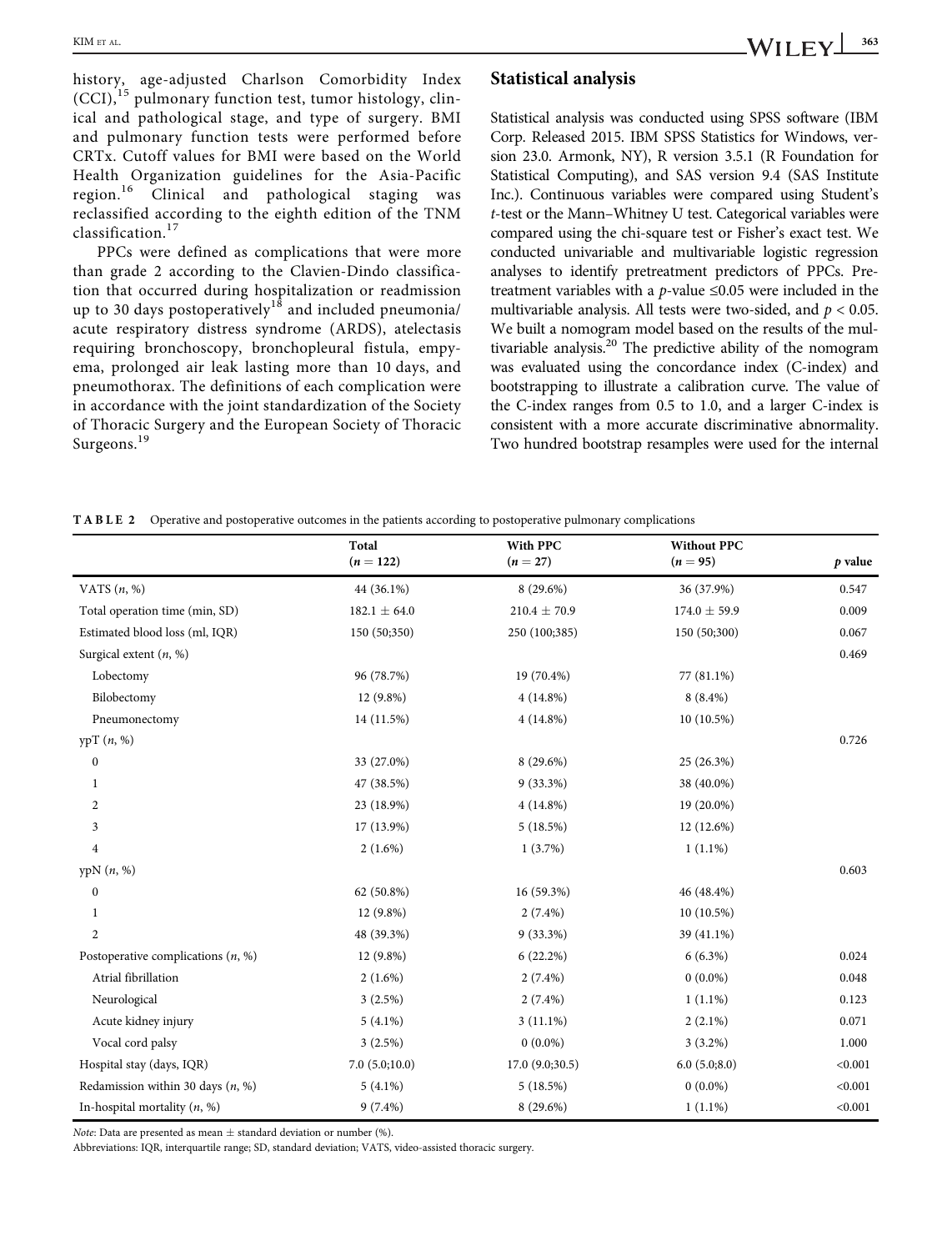validation. A calibration curve was generated by plotting the nomogram-predicted probability against the actual outcome, and in a well-calibrated model, the value was expected to be approximately 45°.

## RESULTS

#### Baseline characteristics of patients

During the study period, 5029 consecutive patients underwent curative resection for NSCLC. Among them, 122 patients received concurrent neoadjuvant CRTx of whom 27 (22.1%) had PPCs. The patient demographic characteristics are described in Table 1.

The mean age of the patients was  $60.1 \pm 9.7$  years, and 85 (69.7%) were male. A higher proportion of patients with a smoking history had PPCs than those without a smoking history (88.9% vs. 62.1%,  $p = 0.030$ ). A higher proportion of the patients with PPCs had preoperative comorbidities (63.0% vs. 41.1%,  $p = 0.044$ ). The patients with PPCs had higher age-adjusted CCI (5 [interquartile range, IQR, 4–5]

vs. 4 [IQR, 3–5],  $p = 0.006$ ) and lower BMI (22.3  $\pm$  3.6 vs. 24.8  $\pm$  3.1,  $p = 0.001$ ) than those without PPCs. Patients with PPCs had poorer lung function than those without PPCs (FEV<sub>1</sub> [% predicted), 95.0  $\pm$  16.4 vs. 84.0  $\pm$  16.9,  $p = 0.006$ ; lower diffusing capacity for carbon monoxide [DLCO] [% predicted],  $98.8 \pm 18.2$  vs.  $86.9 \pm 24.0$ ,  $p = 0.011$ ).

### Operative and postoperative outcomes

Operative details and postoperative outcomes are described in Table 2. The total operation time was significantly shorter in patients without PPCs  $(174.0 \pm 59.9 \text{ vs. } 210.4 \pm 70.9,$  $p = 0.009$ ). Lobectomy was the most frequently performed operation (96 patients; 78.7%) followed by pneumonectomy (14 patients; 11.5%). Twenty-five patients (20.5%) showed complete pathological remission. Pleural seeding was found in one patient during surgery and was reclassified as pathologic stage 4a, and that patient underwent lobectomy and partial pleurectomy.

A higher proportion of the patients with PPCs developed non-pulmonary postoperative complications (22.2%

TABLE 3 Incidence of postoperative pulmonary complications

| $\mathbf{r}$<br>. .<br>$\mathbf{r}$ | $\overline{\phantom{a}}$<br>$\overline{\phantom{a}}$ |          |          |          |       |
|-------------------------------------|------------------------------------------------------|----------|----------|----------|-------|
|                                     | Grade 2                                              | Grade 3a | Grade 4a | Grade 5  | Total |
| Pneumonia                           |                                                      |          |          | 10       | 17    |
| ARDS                                |                                                      |          |          |          | 12    |
| BPF                                 |                                                      |          |          |          | 6     |
| Atelectasis                         |                                                      |          |          |          |       |
| Prolonged air leak (>10 days)       |                                                      |          |          |          |       |
| Empyema                             |                                                      |          |          |          |       |
| Pneumothorax                        |                                                      |          |          |          |       |
| Pleural effusion                    |                                                      |          |          | $\theta$ |       |

Abbreviations: ARDS, acute respiratory distress syndrome; BPF, bronchopleural fistula.

TABLE 4 Univariable and multivariable analyses for risk of PPCs

|                                     | Univariable analysis    |           | Multivariable analysis |           |
|-------------------------------------|-------------------------|-----------|------------------------|-----------|
| <b>Variables</b>                    | OR (95% CI)             | $p$ value | OR (95% CI)            | $p$ value |
| Age (years)                         | $1.034(0.986 - 1.084)$  | 0.171     |                        |           |
| Male                                | $0.327(0.104 - 1.024)$  | 0.055     |                        |           |
| BMI $(kg/m2)$                       | $0.749(0.629 - 0891)$   | 0.001     | $0.796(0.628 - 0.987)$ | 0.038     |
| Pulmonary TBc                       | 3.371 (0.942-12.068)    | 0.064     |                        |           |
| No comorbidity                      | $0.410(0.170 - 0.989)$  | 0.047     | $0.220(0.059 - 0.819)$ | 0.048     |
| Age-adjusted CCI                    | $1.571(1.143 - 2.162)$  | 0.005     |                        |           |
| Smoking history                     | $1.881(1.371 - 17.378)$ | 0.014     | 4.362 (1.210-15.720)   | 0.024     |
| Preop %predicted $FEV_1 < 60$       | 3.371 (0.942-12.068)    | 0.062     |                        |           |
| Preop %predicted DLCO <60           | $2.747(1.133 - 6.659)$  | 0.025     | 3.727 (1.319-10.530)   | 0.013     |
| Clinical stage N2 (to N0-1)         | $1.406(0.478 - 4.133)$  | 0.535     |                        |           |
| Pneumonectomy (to nonpneumonectomy) | $1.801(0.681 - 4.763)$  | 0.232     |                        |           |

Abbreviations: BMI, body mass index; CCI, Charlson Comorbidity Index; CI, confidence interval; DLCO, diffusing capacity for carbon monoxide; FEV<sub>1</sub>, forced expiratory volume in 1s; OR, odds ratio; PPCs, postoperative pulmonary complications; TBc, tuberculosis.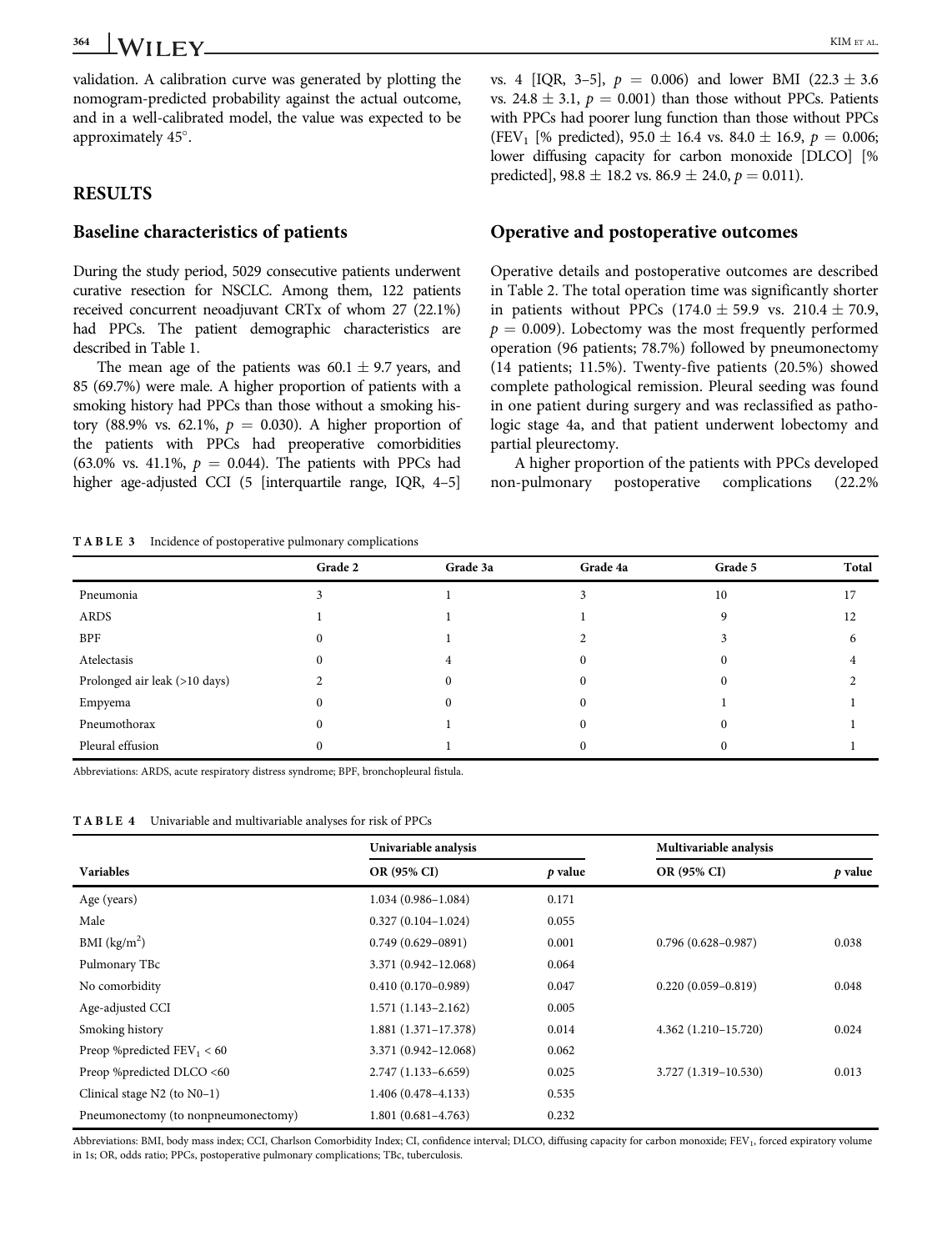vs. 6.3%,  $p = 0.024$ ). The statistically significant difference was noticed with the prevalence of postoperative atrial fibrillation (7.4% vs. 0.0%,  $p = 0.048$ ). Patients with PPCs had significantly longer hospital stays (with PPCs, 17 [IQR 5–9] vs. without PPCs, 7 [IQR 9.5-30.5] days,  $p < 0.001$ ).

PPCs demonstrated significantly higher in-hospital mortality (29.6% vs. 1.1%;  $p < 0.001$ ). Readmission rate was 4.1% and all patients were readmitted because of PPCs. Among them, two patients failed to recover from PPCs; the first one was readmitted due to bronchopleural fistula and died on postoperative day 54 with massive hemoptysis. The second patient was readmitted due to the development of acute respiratory distress

The operative mortality of the patients with PPCs was 14.8%, and all of them died because of PPCs. Patients with



FIGURE 1 Nomogram for predicting PPCs in patients who received neoadjuvant concurrent CRTx. To use the nomogram, an individual patient's value is located on each variable axis, and a vertical line is drawn to determine the number of points received for each variable value. The sum of these points is located on the total points axis. A line is drawn downward to determine the likelihood of incidence. BMI, body mass index; CRTx, chemoradiation treatment; DLCO, diffusing capacity for CO; PPCs, postoperative pulmonary complications



FIGURE 2 Assessment of the discriminative performance and validation of the nomogram. (a) ROC curves of the constructed nomogram. The C-index of the model is calculated by measuring the AUC, which demonstrates that the model has a proper discriminative capacity. (b) The calibration curves generated by bootstrapping demonstrates the established nomogram have a favorable agreement with the actual probability. The dotted line (apparent) indicates the whole cohort and the solid line (bias-corrected) is generated by bootstrapping. The ideal plot indicates perfect prediction that the nomogram predicted probability is identical to the actual probability. AUC, area under the curve; C-index, concordance index; ROC, receiver operating characteristic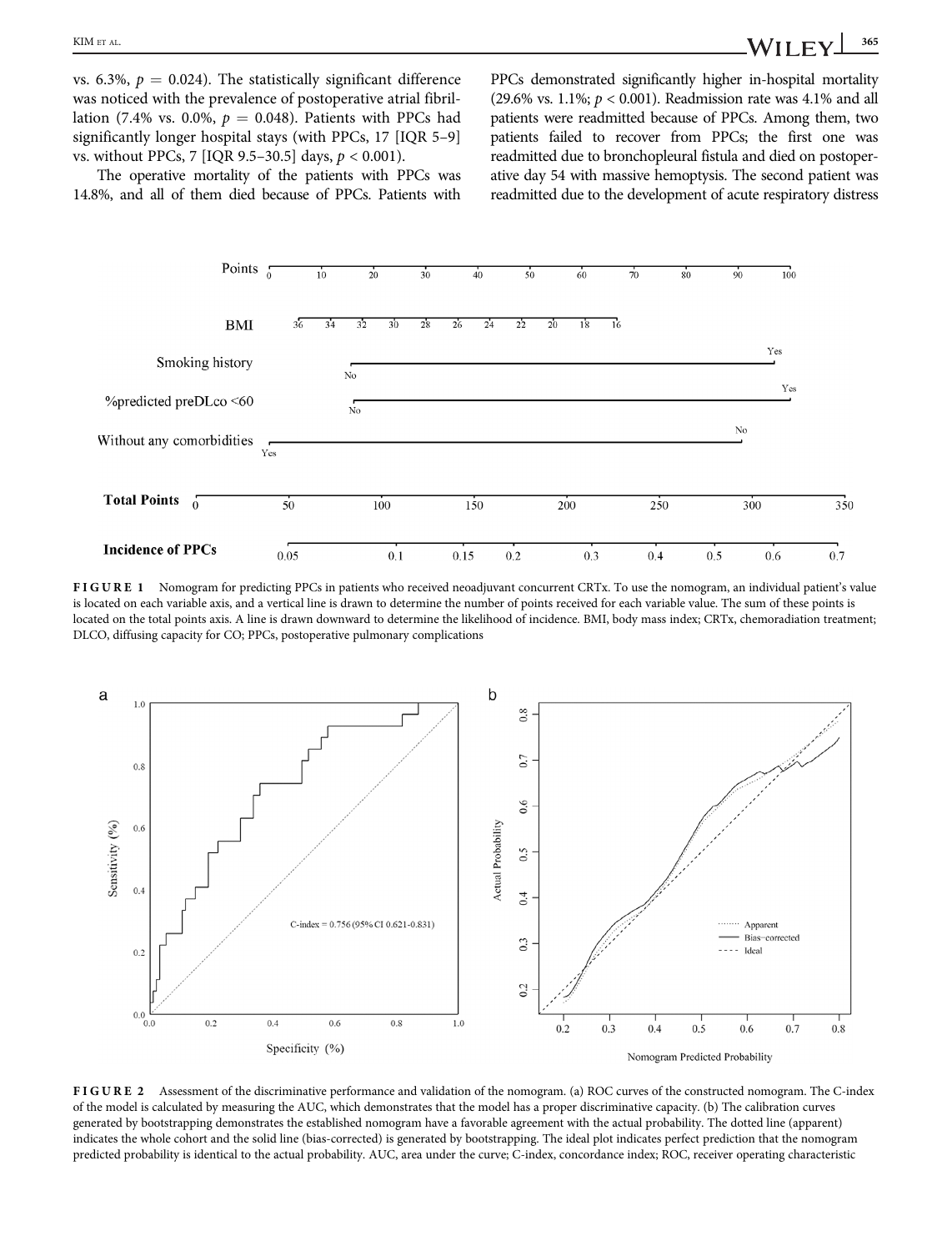syndrome and died from pneumonia on postoperative day 66. There were no significant differences in other treatment characteristics and postoperative outcomes according to PPCs.

PPCs are detailed in Table 3. Twenty-seven patients showed 43 PPCs. Among them, the most common complication was pneumonia ( $n = 17$ ), followed by ARDS ( $n = 12$ ).

#### Risk factor analysis for PPCs and construction and validation of the nomogram

Variables showing a significant difference in univariable analysis were included in the multivariable analysis (Table 4). Lower BMI (odds ratio [OR] 0.796, 95% confidence interval [CI]: 0.628–0.987,  $p = 0.038$ ), no history of comorbidity (OR 0.220, 95% CI: 0.059-0.819,  $p = 0.048$ ), smoking history (OR 4.362, 95% CI: 1.210–15.720,  $p = 0.024$ ), and %predicted DLCO <60% (OR 3.727, 95%) CI: 1.319–10.530,  $p = 0.013$ ) were independently associated with PPCs.

Based on the independent risk factors identified in the multivariable logistic regression, a nomogram was developed to predict the risk of PPCs (Figure 1). The discriminative performance of the nomogram for PPCs calculated using the C-index was 0.756 (95% CI: 0.621–0.831), which demonstrated that the nomogram was accurate enough to estimate the risk of PPCs (Figure 2a). The calibration plots generated by bootstrapping presented a favorable correlation between the actual probability and the nomogram-predicted probability (Figure 2b).

#### DISCUSSION

PPCs are the main cause of mortality after lung cancer surgery. The reported incidence of PPCs after lung cancer surgery varies from 15% to 37%, and PPCs are related to longer hospital stay and higher in-hospital mortality. $9,10,21$  In our study, the incidence of PPCs in patients receiving neoadjuvant CRTx was 22.1% and the inhospital mortality among the patients with PPCs was very high (29.6%).

Adding radiation to neoadjuvant chemotherapy is suggested to increase the perioperative morbidity and mortality rates. In the German Lung Cancer Cooperative Group study, the authors reported increased surgical mortality in patients receiving additional CRTx (neoadjuvant CTx, CRTx, surgery) than in the control group (neoadjuvant CTx, surgery) (surgical mortality, 9.2% vs. 4.5%,  $p = 0.11$ ).<sup>22</sup> Recently, Yendamuri et al. analyzed 134 428 patients who underwent anatomical resection for NSCLC in the National Cancer Database $^{23}$  and patients who received no neoadjuvant treatment showed a lower 30- and 90-day mortality rate than those who received neoadjuvant treatment (OR 0.81 and 0.74, respectively); and the patients who received CRTx showed a higher 30- and 90-day mortality than those who received neoadjuvant CTx.

The changes in the pulmonary function test after neoadjuvant treatment, especially a decrease in DLCO, were significantly associated with the incidence of respiratory comorbidities.13,14 Many studies have investigated the risk factors for PPCs after neoadjuvant treatment in NSCLC $9-12$ ; however, only a few have investigated the risk factors for PPCs in patients receiving neoadjuvant concurrent CRTx. Risk factors could be attributed to the higher in-hospital mortality of the patients with PPCs noted in our study; therefore, the identification of risk factors for PPCs during the planning of the initial treatment strategy was a pressing problem. Therefore, we identified four pretreatment independent risk-related variables: smoking history, BMI, presence of comorbidities, and preoperative %predicted DLCO.

Smoking is a well-known risk factor for primary lung cancer and an important predictor of PPC development.<sup>24</sup> The incidence of PPC is significantly higher in patients with more than 20 pack-years of smoking history and with shorter operative smoking cessation.<sup>23,24</sup> However, recent reports have demonstrated that shorter durations of smoking cessation do not increase the risk of PPCs.<sup>25</sup> In our study, smoking history was found to be an independent risk factor for PPCs (OR 4.362, 95% CI: 1.210–15.720,  $p = 0.024$ .

In addition, a lower BMI has been reported as a risk factor for operative mortality and pulmonary complications after lung cancer surgery.<sup>26</sup> In this study, a lower BMI increased the risk for PPCs. According to the World Health Organization guidelines for the Asia-Pacific region, we applied the cutoff value for BMI was ≤23.01 kg/m<sup>2</sup> for differentiating normal from overweight. The overweight or obese patients have a lower risk of PPCs than normal-weight and underweight patients do, and it might reflect the nutritional status. Various studies have found that a lower BMI was associated with impaired nutritional status, and the patients subsequently developed PPCs.<sup>26,27</sup> Impaired nutritional status is often related to respiratory muscle weakness, predisposing the patient to more PPCs.<sup>27</sup> Since DLCO represents the ability of alveolar gas exchange, a low %predicted DLCO may serve as an indicator of proper functioning of lung parenchyma that is important for cardiopulmonary reserve after neoadjuvant treatment and surgery.

Interestingly, pneumonectomy, one of the well-known risk factors of PPCs,10–12 was turned out to be insignificant in this study. Patients underwent pneumonectomy reported significantly larger incidence of pneumonia when compared to nonpneumonectomy patients (21.4% vs. 4.6%,  $p = 0.048$ ). However, combined incidence PPCs was not significantly different ( $p = 0.509$ ), and pneumonectomy was not a significant risk factor from the univariable analysis. The total number of pneumonectomies was only 14 in the study cohort, and we assumed that this could be why pneumonectomy was eliminated during the risk factor analysis. Further study for the patients receiving neoadjuvant concurrent CRTx and pneumonectomy is needed to analyze the risk of pneumonectomy.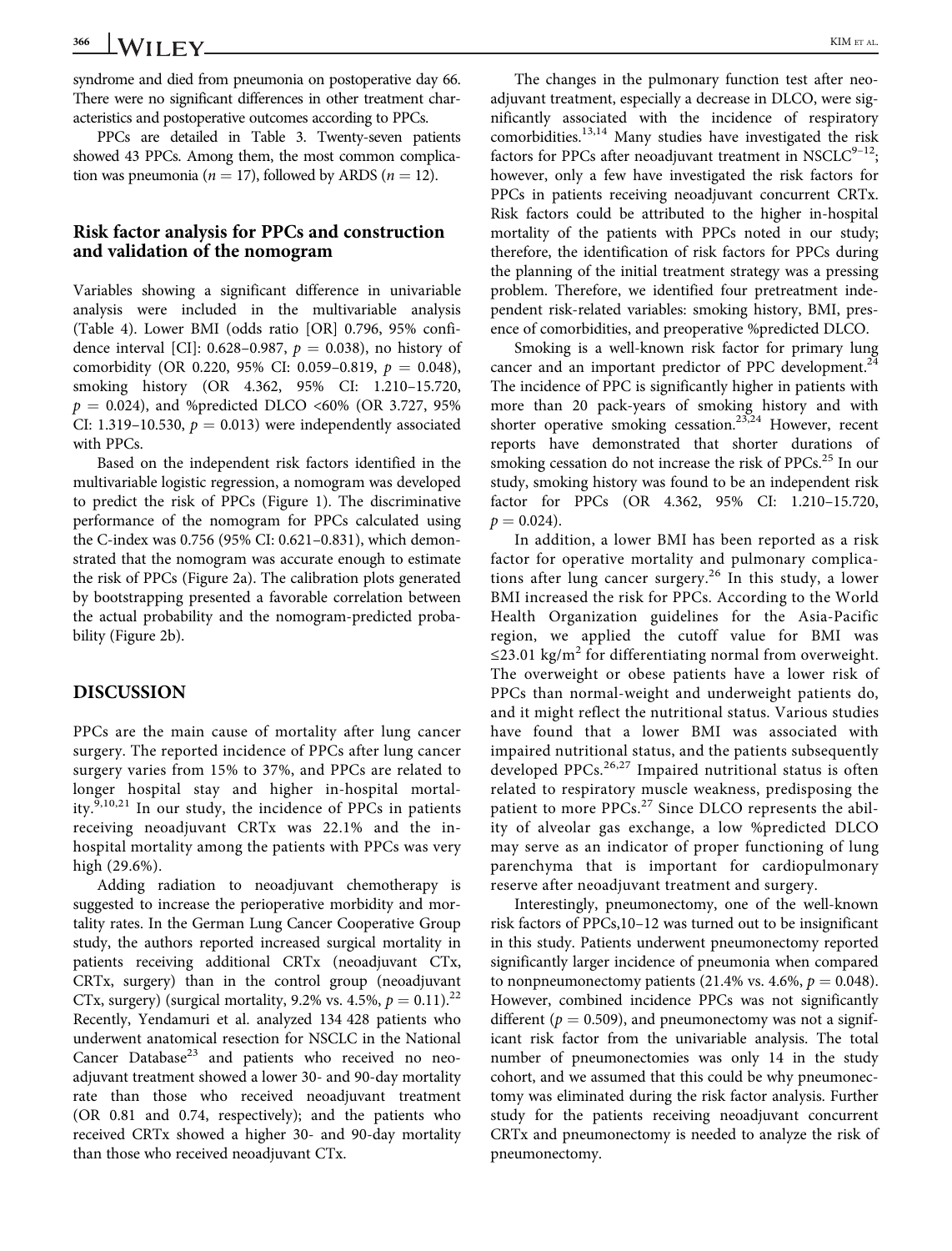Our study had several limitations. First, this was a retrospective study with relatively small sample size. Second, this single-center study was conducted at a tertiary hospital in Korea, and all patients were Asian. These factors may reduce the generalizability of the results. Third, we did not perform pulmonary function tests between neoadjuvant CRTx and surgery. Only baseline clinical data were analyzed to identify patients at risk of PPCs for deciding the overall treatment plan. Moreover, we performed lung resection approximately 7 weeks (on average) after the last induction treatment (median 7.1 weeks). Previous studies demonstrated that the onset of pulmonary symptoms from the effects of radiation is approximately 3 to 5 months after the treatment.<sup>28</sup> Thus, it makes sense that preoperative PFTs are more important variables to assess the risk of PPCs after neoadjuvant treatment. Finally, we performed only bootstrap validation of our model. Despite the validity of this method, a true validation with an external cohort may have better statistical power for verification. Despite these limitations, the strength of this study lies in the utilization of nomogram as a tool for selecting appropriate patients for receiving neoadjuvant therapy. It is important to identify risk factors for PPCs before treatment to ensure that this treatment strategy can be avoided in atrisk patients. The total score can be calculated using the nomogram, and the risk of PPCs can be ealily verified. Furthermore, the nomogram showed acceptable discrimination ability for PPCs (C-index 0.756, 95% CI 0.621– 0.831), and the calibration curve demonstrated good consistency with the estimated and actual probabilities.<sup>20</sup> Therefore, this PPC-predicting nomogram could be widely applied to assess the risk of PPCs in patients who received neoadjuvant concurrent CRTx followed by surgery and identify patients at an increased risk of surgery. Thus, rigorous attention should be given to patients who have been ascertained to have a high risk of PPCs by nomogram.

In conclusion, pretreatment data of DLCO, smoking history, BMI, and history of comorbidity were independent factors for PPCs in patients with neoadjuvant concurrent CRTx. The nomogram built with these factors had sufficient discriminative and predictive ability to assess the risk of PPCs in these patients. Our nomogram can help identify patients that should not receive neoadjuvant CRTx to avoid serious PPCs and also to help select patients who will benefit greatly from this aggressive treatment approach.

#### ACKNOWLEDGMENTS

We would like to thank Go Eun Byun for her assistance with data collection. This work was supported by a faculty research grant of Yonsei University College of Medicine (6- 2021-0076).

#### CONFLICT OF INTEREST

The authors all declare that they have no conflicts of interest.

#### ORCID

#### Ha Eun Kim D<https://orcid.org/0000-0001-9240-2215>

#### REFERENCES

- 1. Ramnath N, Dilling TJ, Harris LJ, Kim AW, Michaud GC, Balekian AA, et al. Treatment of stage III non-small cell lung cancer: diagnosis and management of lung cancer, 3rd ed: American College of Chest Physicians evidence-based clinical practice guidelines. Chest. 2013;143:e314S–40S.<https://doi.org/10.1378/chest.12-2360>
- 2. Ettinger DS, Wood DE, Aisner DL, Akerley W, Bauman J, Chirieac LR, et al. Non-small cell lung cancer, version 5.2017, NCCN clinical practice guidelines in oncology. J Natl Compr Canc Netw. 2017;15:504–35.<https://doi.org/10.6004/jnccn.2017.0050>
- 3. Anjali L, Christian SD, Sudesh S, Nickolas S, Jonathan S, Steven JD. Population density and facility type influence management of prostate cancer. Canc Therapy Oncol Int J. 2021;17:555973. [https://doi.org/10.](https://doi.org/10.19080/CTOIJ.2021.17.555973) [19080/CTOIJ.2021.17.555973](https://doi.org/10.19080/CTOIJ.2021.17.555973)
- 4. Tong S, Qin Z, Wan M, Zhang L, Cui Y, Yao Y. Induction chemoradiotherapy versus induction chemotherapy for potentially resectable stage IIIA (N2) non-small cell lung cancer: a systematic review and meta-analysis. J Thorac Dis. 2018;10:2428–36. [https://doi.](https://doi.org/10.21037/jtd.2018.04.24) [org/10.21037/jtd.2018.04.24](https://doi.org/10.21037/jtd.2018.04.24)
- 5. Couñago F, de Dios NR, Montemuiño S, Jové-Teixidó J, Martin M, Calvo-Crespo P, et al. Neoadjuvant treatment followed by surgery versus definitive chemoradiation in stage IIIA-N2 non-small-cell lung cancer: a multi-institutional study by the oncologic group for the study of lung cancer (Spanish radiation oncology society). Lung Cancer. 2018;118:119–27.<https://doi.org/10.1016/j.lungcan.2018.02.008>
- 6. Cerfolio RJ, Maniscalco L, Bryant AS. The treatment of patients with stage IIIA non-small cell lung cancer from N2 disease: who returns to the surgical arena and who survives. Ann Thorac Surg. 2008;86:912– 20.<https://doi.org/10.1016/j.athoracsur.2008.04.073>
- 7. Kim HK, Cho JH, Choi YS, Zo JI, Shim YM, Park K, et al. Outcomes of neoadjuvant concurrent chemoradiotherapy followed by surgery for non-small-cell lung cancer with N2 disease. Lung Cancer. 2016;96: 56–62.<https://doi.org/10.1016/j.lungcan.2016.03.016>
- 8. Stefani A, Alifano M, Bobbio A, Grigoroiu M, Jouni R, Magdeleinat P, et al. Which patients should be operated on after induction chemotherapy for N2 non–small cell lung cancer? Analysis of a 7-year experience in 175 patients. J Thorac Cardiovasc Surg. 2010;140:356–63. <https://doi.org/10.1016/j.jtcvs.2010.02.018>
- 9. Agostini P, Cieslik H, Rathinam S, Bishay E, Kalkat MS, Rajesh PB, et al. Postoperative pulmonary complications following thoracic surgery: are there any modifiable risk factors? Thorax. 2010;65:815–8. <https://doi.org/10.1136/thx.2009.123083>
- 10. Yao L, Luo J, Liu L, Wu Q, Zhou R, Li L, et al. Risk factors for postoperative pneumonia and prognosis in lung cancer patients after surgery: a retrospective study. Medicine. 2021;100:e25295. [https://doi.org/10.](https://doi.org/10.1097/MD.0000000000025295) [1097/MD.0000000000025295](https://doi.org/10.1097/MD.0000000000025295)
- 11. Roberts JR, Eustis C, Devore R, Carbone D, Choy H, Johnson D. Induction chemotherapy increases perioperative complications in patients undergoing resection for non–small cell lung cancer. Ann Thorac Surg. 2001;7:885–8. [https://doi.org/10.1016/s0003-4975\(01\)](https://doi.org/10.1016/s0003-4975(01)02836-3) [02836-3](https://doi.org/10.1016/s0003-4975(01)02836-3)
- 12. Venuta F, Anile M, Diso D, Ibrahim M, de Giacomo T, Rolla M, et al. Operative complications and early mortality after induction therapy for lung cancer. Eur J Cardiothorac Surg. 2004;31:714–7. [https://doi.](https://doi.org/10.1016/j.ejcts.2007.01.017) [org/10.1016/j.ejcts.2007.01.017](https://doi.org/10.1016/j.ejcts.2007.01.017)
- 13. Cerfolio RJ, Talati A, Bryant AS. Changes in pulmonary function tests after neoadjuvant therapy predict postoperative complications. Ann Thorac Surg. 2009;88:930–6. [https://doi.org/10.1016/j.athoracsur.2009.](https://doi.org/10.1016/j.athoracsur.2009.06.013) [06.013](https://doi.org/10.1016/j.athoracsur.2009.06.013)
- 14. Shin S, Choi YS, Jung JJ, Im Y, Shin SH, Kang D, et al. Impact of diffusing lung capacity before and after neoadjuvant concurrent chemoradiation on postoperative pulmonary complications among patients with stage IIIA/N2 non-small-cell lung cancer. Respir Res. 2020;21:1–9.<https://doi.org/10.1186/s12931-019-1254-0>